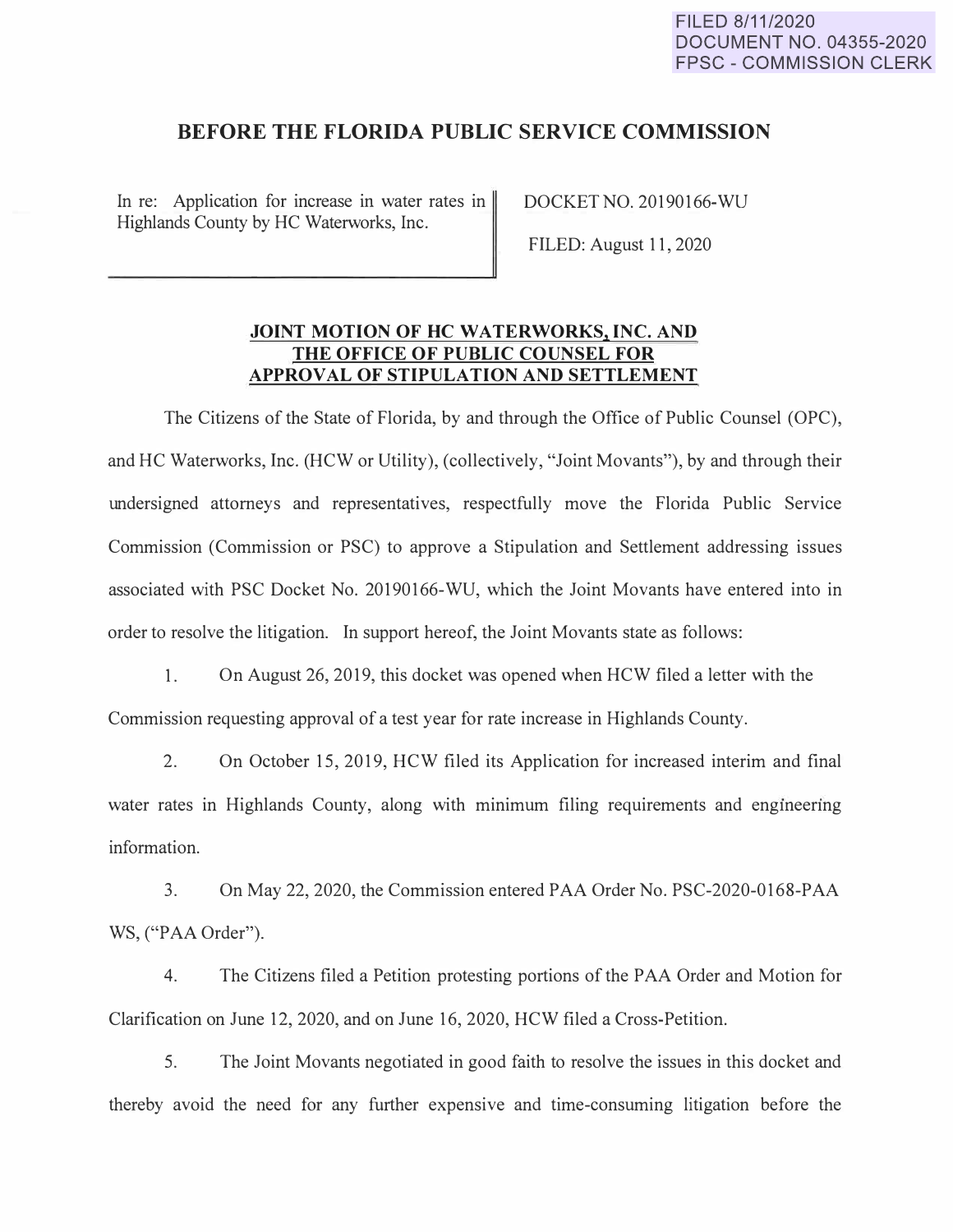Commission. These efforts have been successful and the result is the Stipulation and Settlement attached hereto as Attachment A (the Agreement).

6. The Agreement *is* the result of good faith efforts to address the issues in this proceeding in a manner that will clarify and resolve issues raised in the docket and avoid the unnecessary expense and uncertainty associated with further litigation. The Agreement results in a fair, just, and reasonable disposition of the docket to the benefit of both parties. Therefore, the Joint Movants submit the Agreement is in the public interest and respectfully request its approval as further described below.

7. In furtherance of this Joint Motion and approval of the Agreement, the Joint Movants waive any right to seek reconsideration of, or otherwise appeal, any decision of the Commission approving, in its entirety, the Agreement.

8. As set forth in the attached Agreement, the Joint Movants have reached agreement, as follows:

(a) The Joint Movants agree to work together to engage with HCW's customers. The Parties further agree that the appropriate Commission Staff should be involved in HCW's engagement with customers and the Office of Public Counsel in the ongoing effoti to address the Utility's service quality and communication issues referenced in the PAA Order. The Parties agree and respectively request that the Commission Staff participate in any scheduled activities with HCW's customers, HCW, and OPC in order to address service quality and communication, and to measure customer satisfaction on or before February 28, 2021. This may include, but is not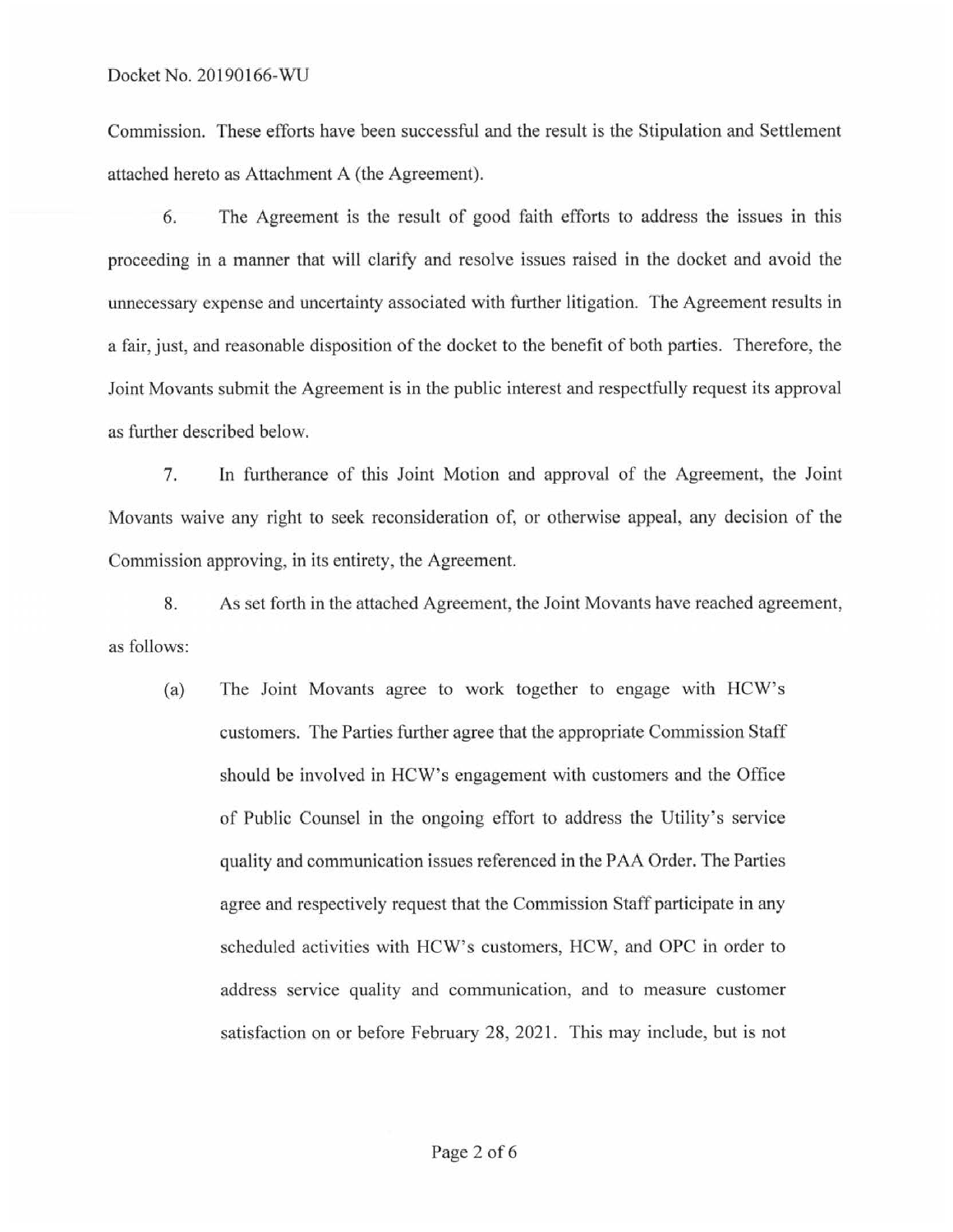limited to, participation in any customer meetings, County Commissioner meetings, or follow-up telephone calls.

- (b) The Joint Movants agree that HCW shall file quarterly status reports in PSC Docket No. 20190166 beginning three months after the Final Order approving rates is entered and ending one year after the Final Order is entered. The quarterly status reports shall include details regarding (a) all customer complaints received by HCW from August 1, 2020 to the end of the reporting period, and (b) all other communication between HCW and its customers (individual and system-wide customer communications) from August 1, 2020 to the end of the reporting period. Regarding the customer complaints, the details to be included in the quarterly status reports shall include, but not be limited to, the name, address and contact information (phone and/or email) of each complaining customer; the substance of each complaint; whether and how each complaint was resolved; the amount of time from HCW's receipt of the original complaint to resolution; and the Utility's post-resolution follow-up with the customer (the date and manner in which the resolution was communicated to the customer).
- (c) The Parties agree that HCW will timely infotm its customers before any pre-planned outages, including but not limited to, system repairs and service. This does not include unforeseen outages beyond HCW's control, such as spontaneous outages caused by sudden power outages, lightning strikes, hurricanes, or mechanical failures, in which case HCW will notify customers as soon as the emergency allows. HCW will follow the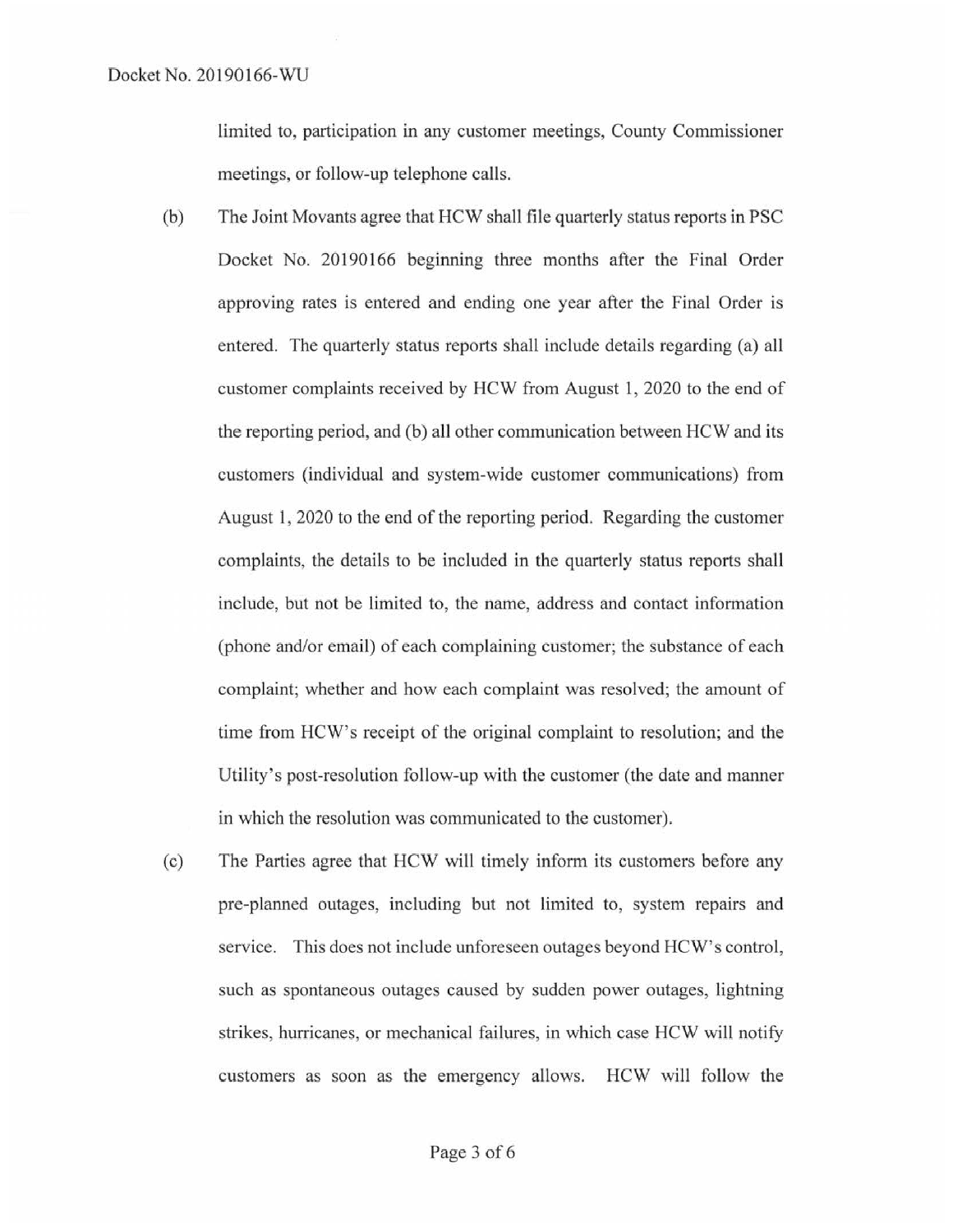prescribed noticing for precautionary boil water notices pursuant to the Florida Department of Environmental Protection and Department of Health regulations.

- ( d) The Parties agree to withdraw their respective petitions regarding the PAA Order, and that the terms agreed to herein shall be made part of an Amended PAA Order. The Parties agree that the terms of the Amended PAA Order shall, without protest from either Party, become final and effective upon the issuance of a Consummating Order or issuance of such other Order entered by the Commission to implement the terms of the Amended PAA Order.
- (e) The Joint Movants further agree that approval of the Agreement in its entirety will resolve all matters and issues which are the subject matter of the Agreement in Docket No. 20190166-WU, and that neither Party shall seek appellate review of any order pertaining to the Agreement.

9. The Joint Movants represent that the Agreement provides an equitable and just balance of the positions of the Joint Movants on the issues in this proceeding. The Joint Movants submit approval of the Agreement is in the best interests of both the Utility and its customers, and therefore, respectfully request approval of same.

10. Commission approval of this Joint Motion is consistent with the Commission's long-standing policy to encourage settlements that provide benefits to the customers and avoid unnecessary additional litigation expense.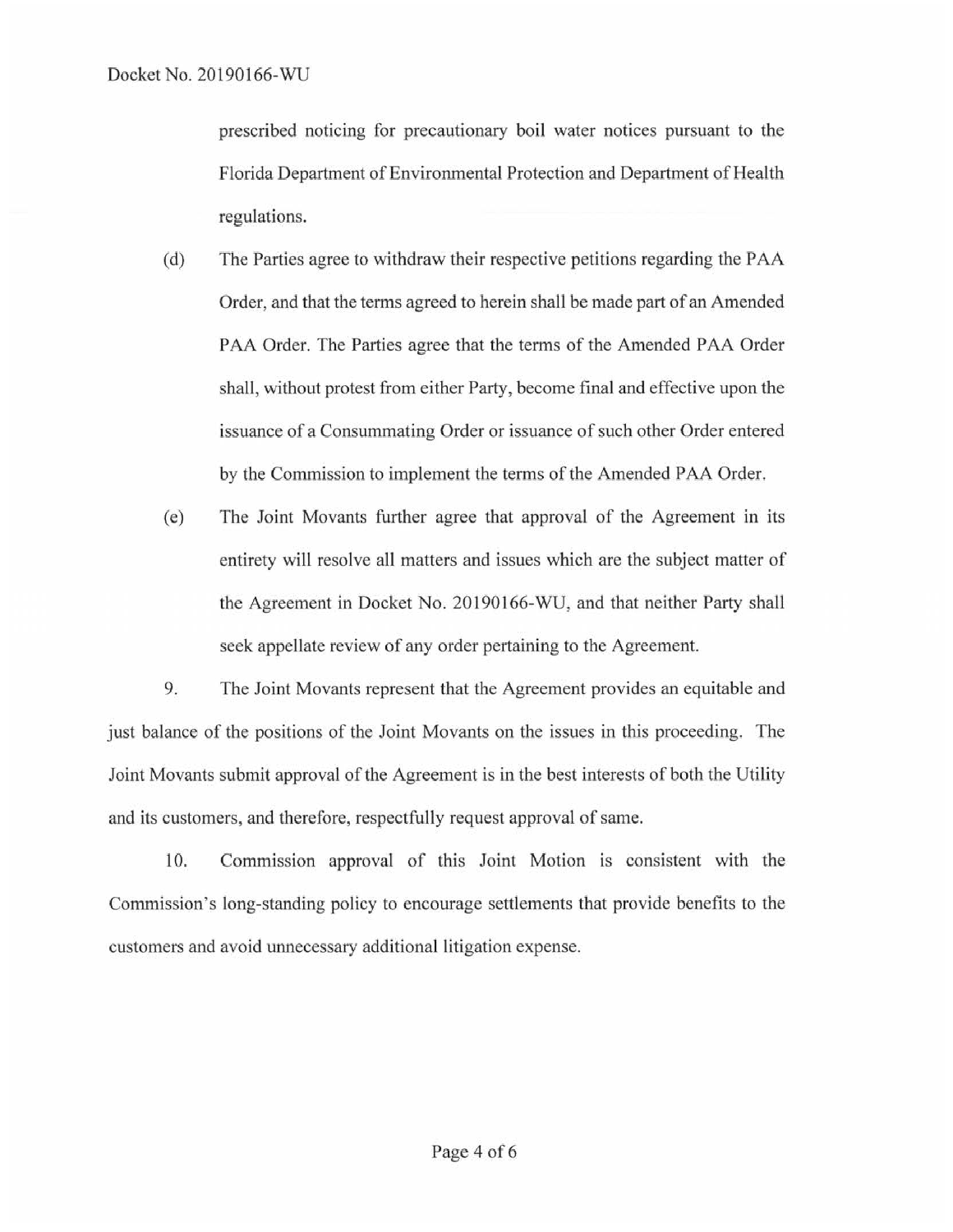Docket No. 20190166-WU

WHEREFORE, the Joint Movants respectfully request that the Commission approve the

Agreement attached hereto as Attachment A.

Respectfully submitted this  $\frac{1}{2}$  day of August, 2020, by:

Stephanie Morse Florida Bar No. 0068713 Office of Public Counsel c/o The Florida Legislature 111 West Madison Street; Room 812 Tallahassee, FL 32399-1 400 (850) 488-9330 rnorse.stephanie@leg. state. fl. us Attorneys for the Citizens of the State of Florida

HC Waterworks, Inc.

Mr. Troy Rendell 4939 Cross Bayou Blvd. New Port Richey, FL 34652 trendell@uswatercorp.net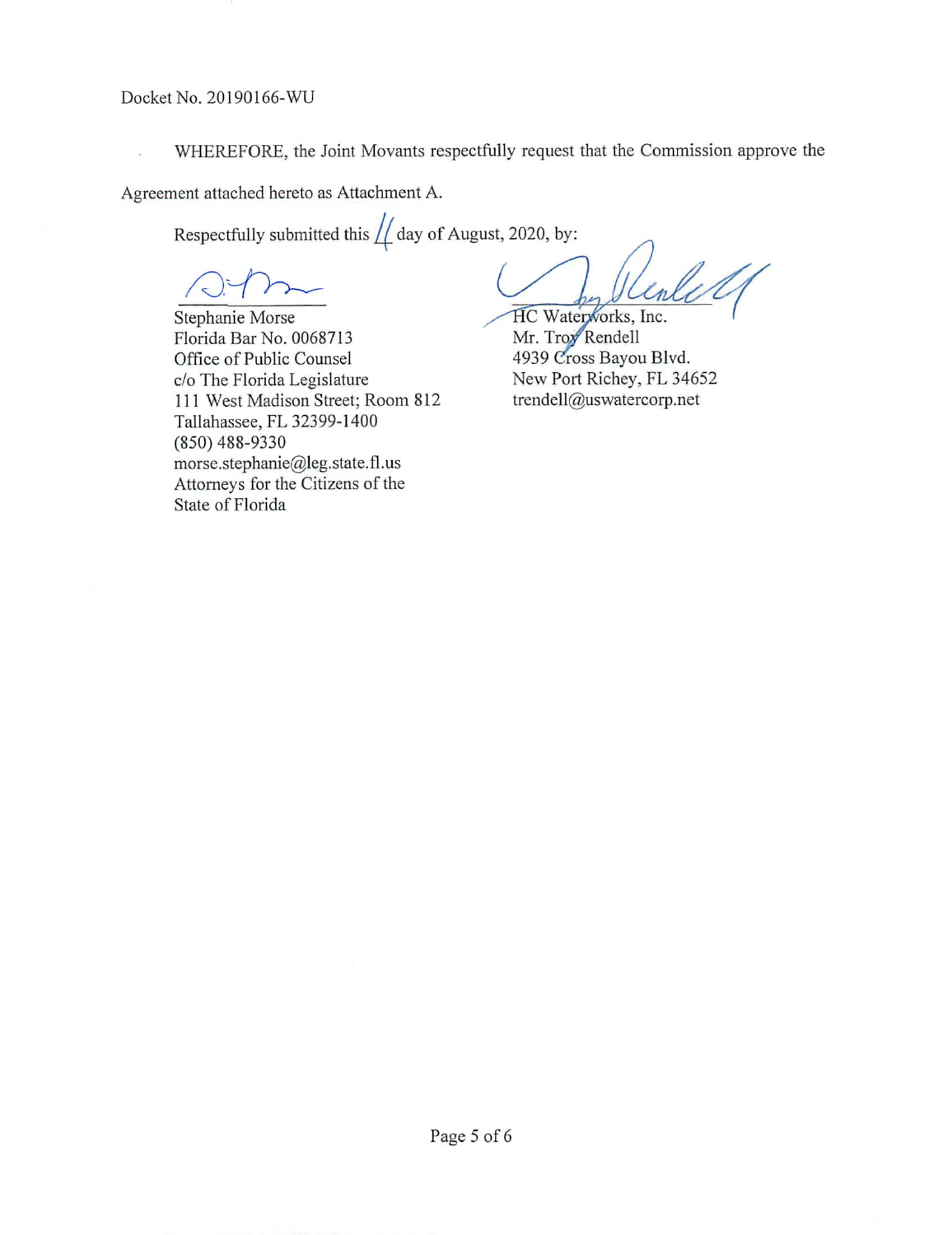# **CERTIFICATE OF SERVICE Docket No. 20190166-WU**

**I HEREBY CERTIFY** that a true and correct copy of the foregoing has been furnished by electronic mail on this 11th day of August 2020, to the following:

HC Waterworks, Inc. Mr. Troy Rendell 4939 Cross Bayou Blvd. New Port Richey, FL 34652 trendell@uswatercorp.net

Kurt Schrader Florida Public Service Commission Commission Office of General Counsel 2540 Shumard Oak Blvd. Tallahassee, FL 32399 kschrade@psc.state.fl.us

*Isl Stephanie A. Morse* 

Stephanie A. Morse Associate Public Counsel Florida Bar #0068713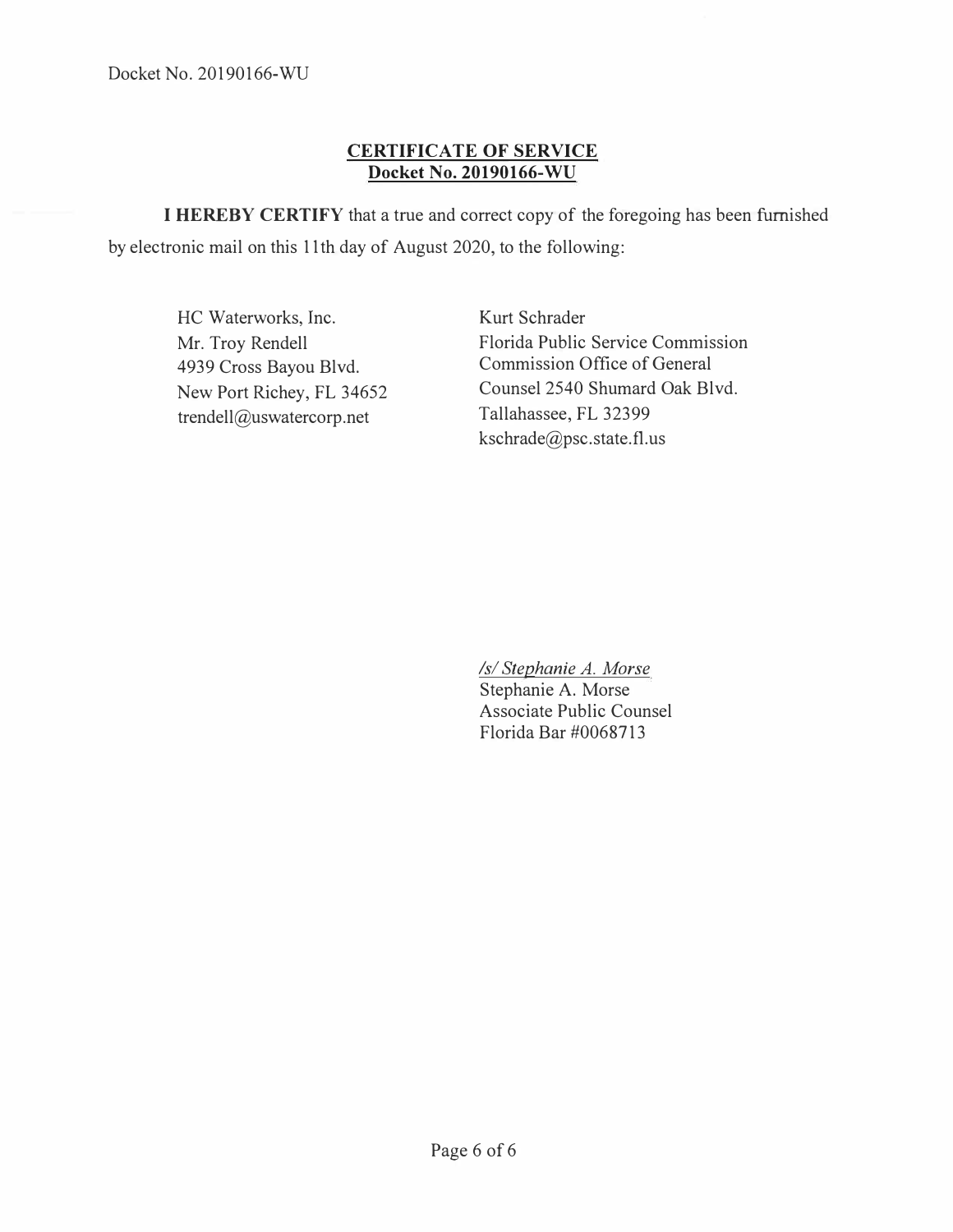### ATTACHMENT A

### **BEFORE THE FLORIDA PUBLIC SERVICE COMMISSION**

In re: Application for increase in water rates in Highlands County by HC Waterworks, Inc.

DOCKET NO. 20190166-WU

FILED: <u>August 11</u>, 2020 ----

#### **STIPULATION AND SETTLEMENT AGREEMENT**

WHEREAS, HC Waterworks, Inc. (HC or Utility), and the Citizens of the State of Florida, through the Office of Public Counsel ("OPC"), have signed this Stipulation and Settlement (the "Agreement;" unless the context clearly requires otherwise, the term "Party" or "Parties" means a signatory to this Agreement); and

WHEREAS, on August 26, 2019, HC initiated the subject docket by submitting a Request for Test Year Approval Pursuant to Rule 25-30.430, Florida Administrative Code; and

WHEREAS, on October 15, 2019, HC filed its Application for increase in interim and final water rates; and

WHEREAS, on May 22, 2020, the Public Service Commission ("PSC" or "the Commission") entered PAA Order PSC-2020-0168-PAA-WS, approving an increase in water rates for HC Waterworks ("PAA Order"); and

WHEREAS, page 24 of the PAA Order "require[s] that HC engage with its customers and the Office of Public Counsel in an ongoing effort to address the Utility's service quality and communication issues," and

WHEREAS, OPC filed a Petition Protesting Portions of the PAA Order and Motion for Clarification of the PAA Order on June 12, 2020; and

WHEREAS, HCW filed a response and cross-protest petition on June 16, 2020; and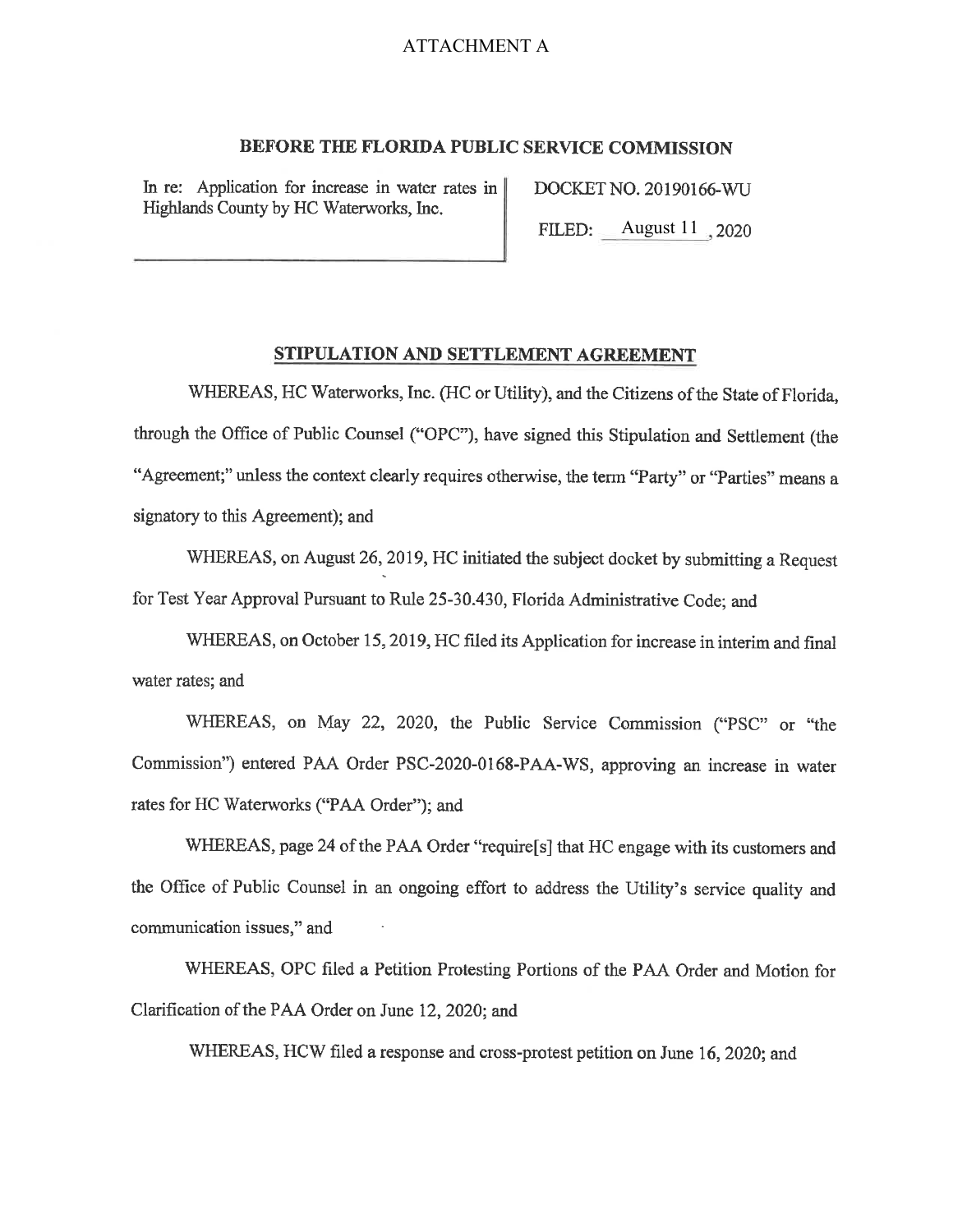### ATTACHMENT A

## PSC Docket No. 20190166-WU Stipulation and Settlement Agreement

 $\epsilon$ 

 $\frac{\partial}{\partial t} \frac{\partial}{\partial x} = - \frac{\partial}{\partial x} \frac{\partial}{\partial x}$ 

 $\mathbb{Q}^{\perp}_{\leq}$ 

ö.

īк,

ĕ.

t,

WHEREAS, the Parties to this Agreement have undertaken to resolve the issues raised in this docket so as to achieve fairness to customers and the Utility and to ensure compliance with the applicable Florida Statutes and Florida Rules of Administrative Procedure; and

WHEREAS, the Parties have entered into this Agreement in compromise of positions taken in accord with their rights and interests under Chapters 350, 367 and 120, Florida Statutes, as applicable, and as a part of the negotiated exchange of consideration among the parties to this Agreement each has agreed to concessions to the others with the expectation that all provisions of the Agreement will be enforced by the Commission as to all matters addressed herein with respect to all Parties upon acceptance of the Agreement as provided herein and upon approval in the public interest;

NOW THEREFORE, in consideration of the foregoing and the covenants contained herein, the Parties hereby stipulate and agree:

- 1. This Agreement will become effective on the date it is approved by the Commission (the "Effective Date").
- 2. The Parties agree to work together to engage with HC's customers. The Parties further agree that the appropriate Commission Staff should be involved in HC's engagement with customers and the Office of Public Counsel in the ongoing effort to address the Utility's service quality and communication issues referenced in the PAA Order.
- 3. The Parties agree that HC shall file quarterly status reports in PSC Docket No. 20190166 beginning three months after the Final Order approving rates is entered and ending one year after the Final Order is entered. The quarterly status reports shall include details regarding (a) all customer complaints received by HC from August 1, 2020 to the end of the reporting period, and (b) all other communication between HC and its customers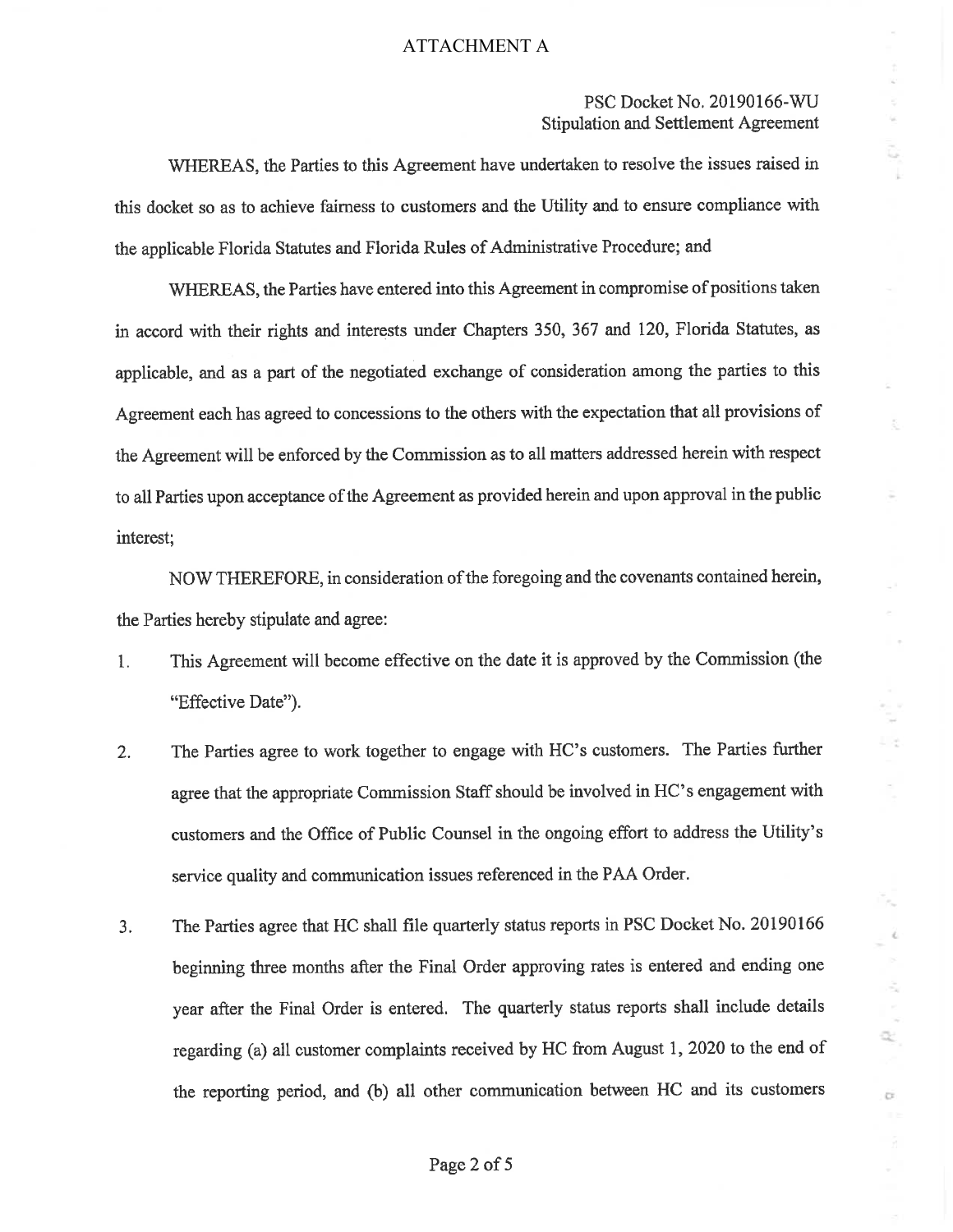## PSC Docket No. 20190166-WU Stipulation and Settlement Agreement

(individual and system-wide customer communications) from August 1, 2020 to the end of the reporting period. Regarding the customer complaints, the details to be included in the quarterly status reports shall include, but not be limited to, the name, address and contact information (phone and/or email) of each complaining customer; the substance of each complaint; whether and how each complaint was resolved; the amount of time from HC's receipt of the original complaint to resolution; and the Utility's post-resolution follow-up with the customer (the date and manner in which the resolution was communicated to the customer).

- 4. The Parties agree that HC will timely inform its customers before any pre-planned outages, including but not limited to, system repairs and service. This does not include unforeseen outages beyond HC's control, such as spontaneous outages caused by sudden power outages, lightning strikes, hurricanes, or mechanical failures, in which case HC will notify customers as soon as the emergency allows. HC Waterworks will follow the prescribed noticing for precautionary boil water notices pursuant to the Florida Department of Environmental Protection and Department of Health regulations.
- 5. The Parties agree to withdraw their respective petitions regarding the PAA Order, and that the terms agreed to herein shall be made part of an Amended PAA Order. The Parties agree that the terms of the Amended PAA Order shall, without protest from either Party, become final and effective upon the issuance of a Consummating Order or issuance of such other Order entered by the Commission to implement the terms of the Amended PAA Order.
- 6. The Parties agree and respectively request that the Commission Staff participate in any scheduled activities with HC's customers, HC, and OPC in order to address service quality and communication, and to measure customer satisfaction on or before February 28, 2021.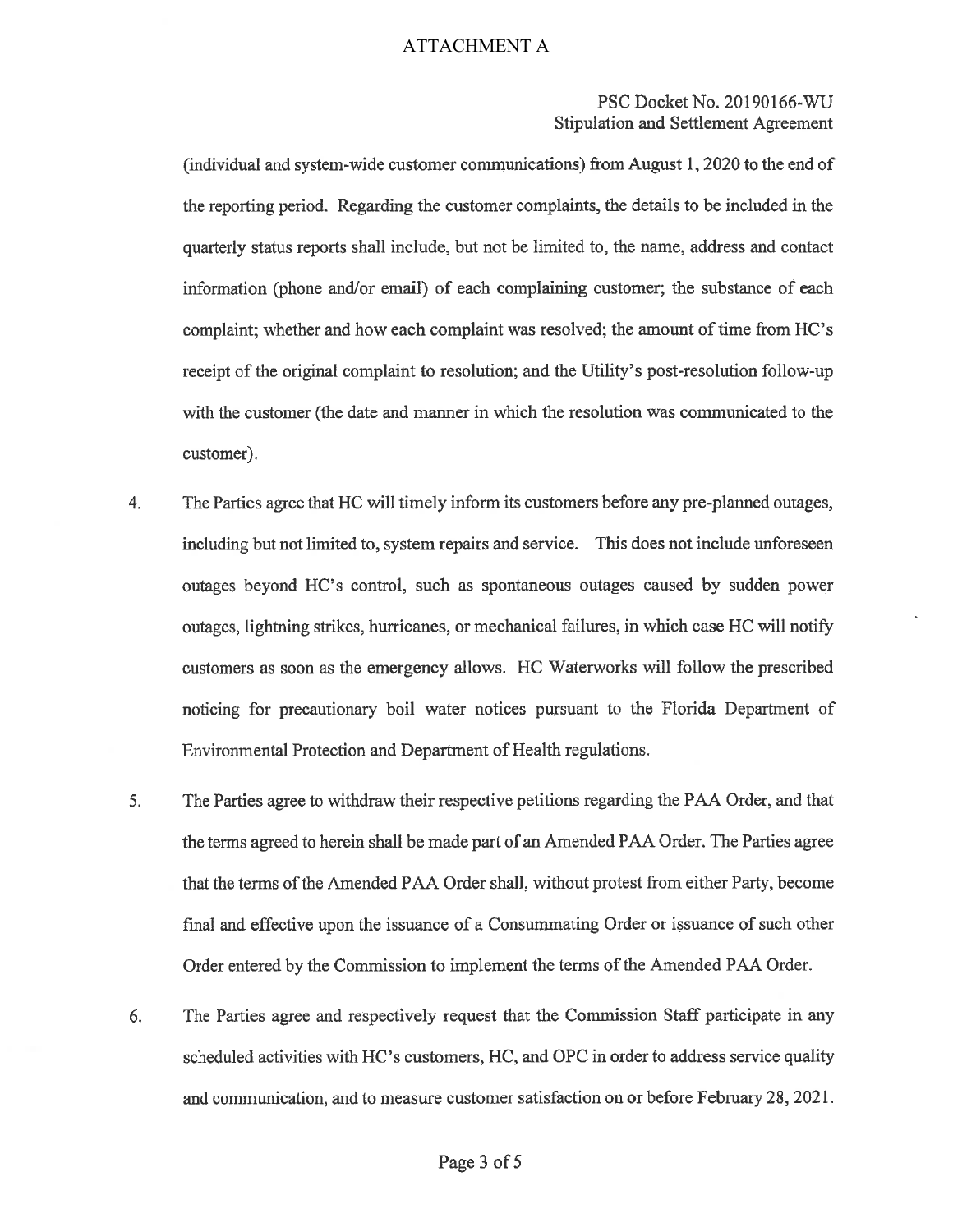# PSC Docket No. 20190166-WU Stipulation and Settlement Agreement

This may include, but is not limited to, participation in any customer meetings, County Commissioner meetings, or follow-up telephone calls.

- 7. No Party to this Agreement will request, support, or seek to impose a change in the application of any provision hereof.
- 8. The provisions of this Agreement are contingent on approval of this Agreement in its entirety by the Commission without modification. The Parties agree that approval of this Agreement is in the public interest. The Parties further agree that they will support this Agreement and will not request or support any order, relief, outcome, or result in conflict with the terms of this Agreement in any administrative or judicial proceeding relating to, reviewing, or challenging the establishment, approval, adoption, or implementation of this Agreement or the subject matter hereof. No party will assert in any proceeding before the Commission or any court that this Agreement or any of the terms in the Agreement shall have any precedential value, except to enforce the provisions of this Agreement. Approval of this Agreement in its entirety will resolve all matters and issues in Docket No. 20190166- WU pursuant to, and in accordance with, Section 120.57(4), Florida Statutes. No party shall seek appellate review of any order issued in this Docket, as it relates to the enforceability of this Agreement.
- 9. This Agreement is dated as of the date the last signature is affixed. It may be executed in counterpart originals, and a scanned .pdf copy of an original signature shall be deemed an original.